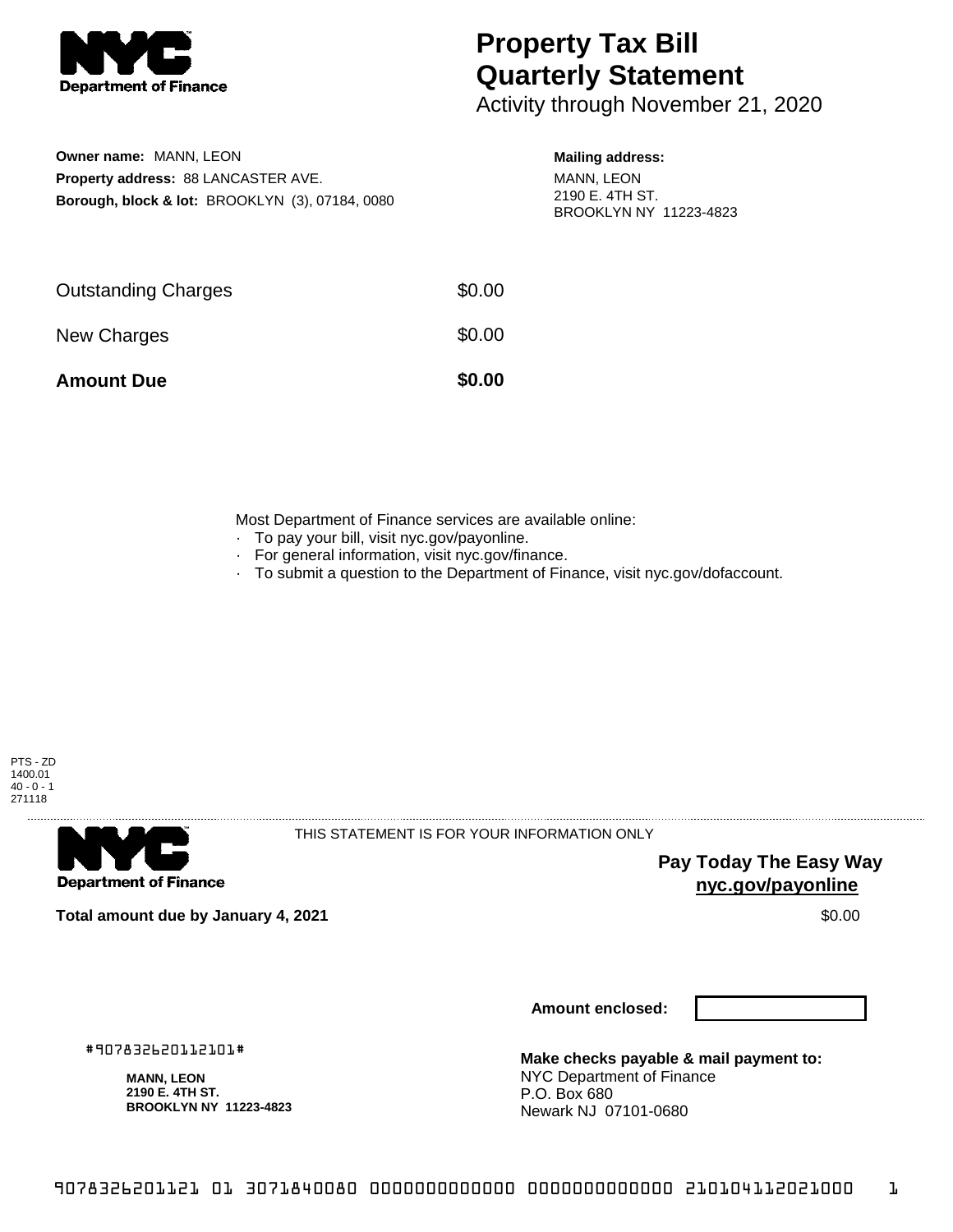

| <b>Previous Charges</b><br>Total previous charges including interest and payments |                      |                 | Amount<br>\$0.00               |
|-----------------------------------------------------------------------------------|----------------------|-----------------|--------------------------------|
|                                                                                   |                      |                 |                                |
| Finance-Property Tax<br><b>Adopted Tax Rate</b><br>Payment Adjusted               | 01/01/2021           | 01/01/2021      | \$0.00<br>$$-25.94$<br>\$25.94 |
| <b>Total current charges</b>                                                      |                      |                 | \$0.00                         |
| <b>Tax Year Charges Remaining</b>                                                 | <b>Activity Date</b> | Due Date        | Amount                         |
| Finance-Property Tax<br>Adopted Tax Rate                                          |                      | 04/01/2021      | \$0.00<br>$$-25.94$            |
| <b>Early Payment Discount</b><br>Payment Adjusted                                 | 01/01/2021           | 04/01/2021      | \$0.26<br>\$25.68              |
| Total tax year charges remaining                                                  |                      |                 | \$0.00                         |
| <b>Overpayments/Credits</b>                                                       | <b>Activity Date</b> | <b>Due Date</b> | Amount                         |
| <b>Credit Balance</b>                                                             |                      | 07/01/2020      | $$-51.62$                      |
| Total overpayments/credits remaining on account                                   |                      |                 | \$51.62                        |

You must apply for a refund or a transfer of credits resulting from overpayments within six years of the date of **the overpayment or credit. Please note that overpayments and credits are automatically applied to unpaid taxes.**

## **Home banking payment instructions:**

- 1. **Log** into your bank or online bill pay website.
- 2. **Add** the new payee: NYC DOF Property Tax. Enter your account number, which is your boro, block and lot, as it appears here: 3-07184-0080 . You may also need to enter the address for the Department of Finance. The address is P.O. Box 680, Newark NJ 07101-0680.
- 3. **Schedule** your online payment using your checking or savings account.

## **Did Your Mailing Address Change?** If so, please visit us at **nyc.gov/changemailingaddress** or call **311.**

When you provide a check as payment, you authorize us either to use information from your check to make a one-time electronic fund transfer from your account or to process the payment as a check transaction.